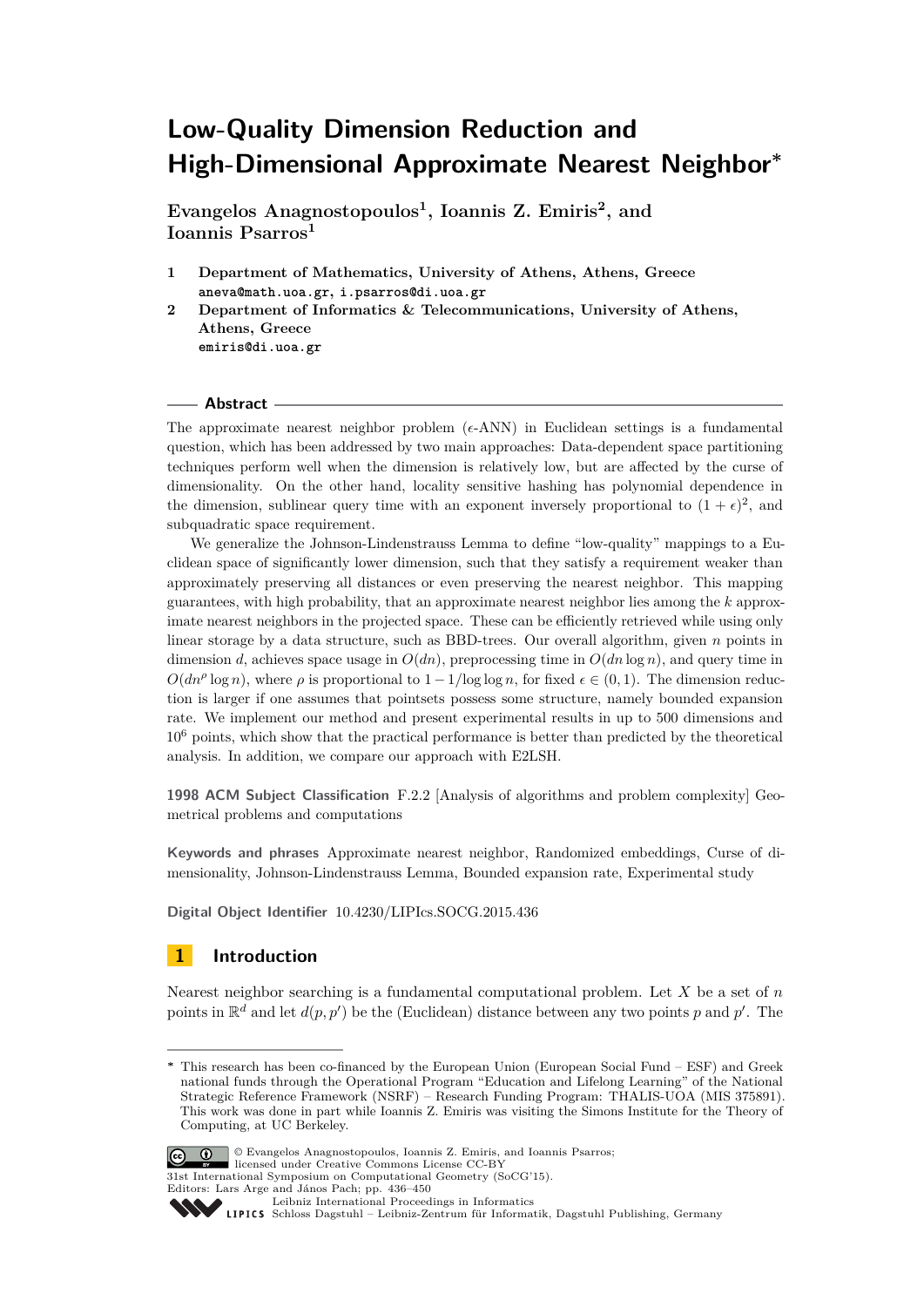problem consists in reporting, given a query point *q*, a point  $p \in X$  such that  $d(p, q) \leq d(p', q)$ , for all  $p' \in X$  and p is said to be a "nearest neighbor" of q. For this purpose, we preprocess *X* into a structure called NN-structure. However, an exact solution to high-dimensional nearest neighbor search, in sublinear time, requires prohibitively heavy resources. Thus, many techniques focus on the less demanding task of computing the approximate nearest neighbor ( $\epsilon$ -ANN). Given a parameter  $\epsilon \in (0,1)$ , a  $(1+\epsilon)$ -approximate nearest neighbor to a query *q* is a point *p* in *X* such that  $d(q, p) \leq (1 + \epsilon) \cdot d(q, p')$ ,  $\forall p' \in X$ . Hence, under approximation, the answer can be any point whose distance from *q* is at most  $(1 + \epsilon)$  times larger than the distance between *q* and its nearest neighbor.

## **Our contribution**

Tree-based space partitioning techniques perform well when the dimension is relatively low, but are affected by the curse of dimensionality. To address this issue, randomized methods such as Locality Sensitive Hashing are more efficient when the dimension is high. One may also apply the Johnson-Lindenstrauss Lemma followed by standard space partitioning techniques, but the properties guaranteed are stronger than what is required for efficient approximate nearest neighbor search (cf. [2\)](#page-2-0).

We introduce a "low-quality" mapping to a Euclidean space of dimension  $O(\log \frac{n}{k}/\epsilon^2)$ , such that an approximate nearest neighbor lies among the *k* approximate nearest neighbors in the projected space. This leads to our main Theorem [10,](#page-7-0) which offers a new randomized algorithm for approximate nearest neighbor search with the following complexity: Given *n* points in  $\mathbb{R}^d$ , the data structure, which is based on Balanced Box-Decomposition (BBD) trees, requires  $O(dn)$  space, and reports an  $(1 + \epsilon)^2$ -approximate nearest neighbor in time  $O(dn^{\rho} \log n)$ , where function  $\rho < 1$  is proportional to  $1 - 1/\ln \ln n$  for fixed  $\epsilon \in (0, 1)$  and shall be specified in Section [4.](#page-6-0) The total preprocessing time is  $O(dn \log n)$ . For each query  $q \in \mathbb{R}^d$ , the preprocessing phase succeeds with probability  $> 1 - \delta$  for any constant  $\delta \in (0, 1)$ . The low-quality embedding is extended to pointsets with bounded expansion rate *c* (see Section [5](#page-8-0) for definitions). The pointset is now mapped to a Euclidean space of dimension roughly  $O(\log c/\epsilon^2)$ , for large enough k.

We also present experiments, based on synthetic datasets that validate our approach and our analysis. One set of inputs, along with the queries, follow the "planted nearest neighbor model" which will be specified in Section [6.](#page-9-0) In another scenario, we assume that the near neighbors of each query point follow the Gaussian distribution. Apart from showing that the embedding has the desired properties in practice, we also implement our overall approach for computing  $\epsilon$ -ANN using the ANN library and we compare with a LSH implementation, namely E2LSH.

The notation of key quantities is the same throughout the paper.

The paper extends and improves ideas from [\[25\]](#page-14-1).

## **Paper organization**

The next section offers a survey of existing techniques. Section [3](#page-3-0) introduces our embeddings to dimension lower than predicted by the Johnson-Linderstrauss Lemma. Section [4](#page-6-0) states our main results about  $\epsilon$ -ANN search. Section [5](#page-8-0) generalizes our discussion so as to exploit bounded expansion rate, and Section [6](#page-9-0) presents experiments to validate our approach. We conclude with open questions.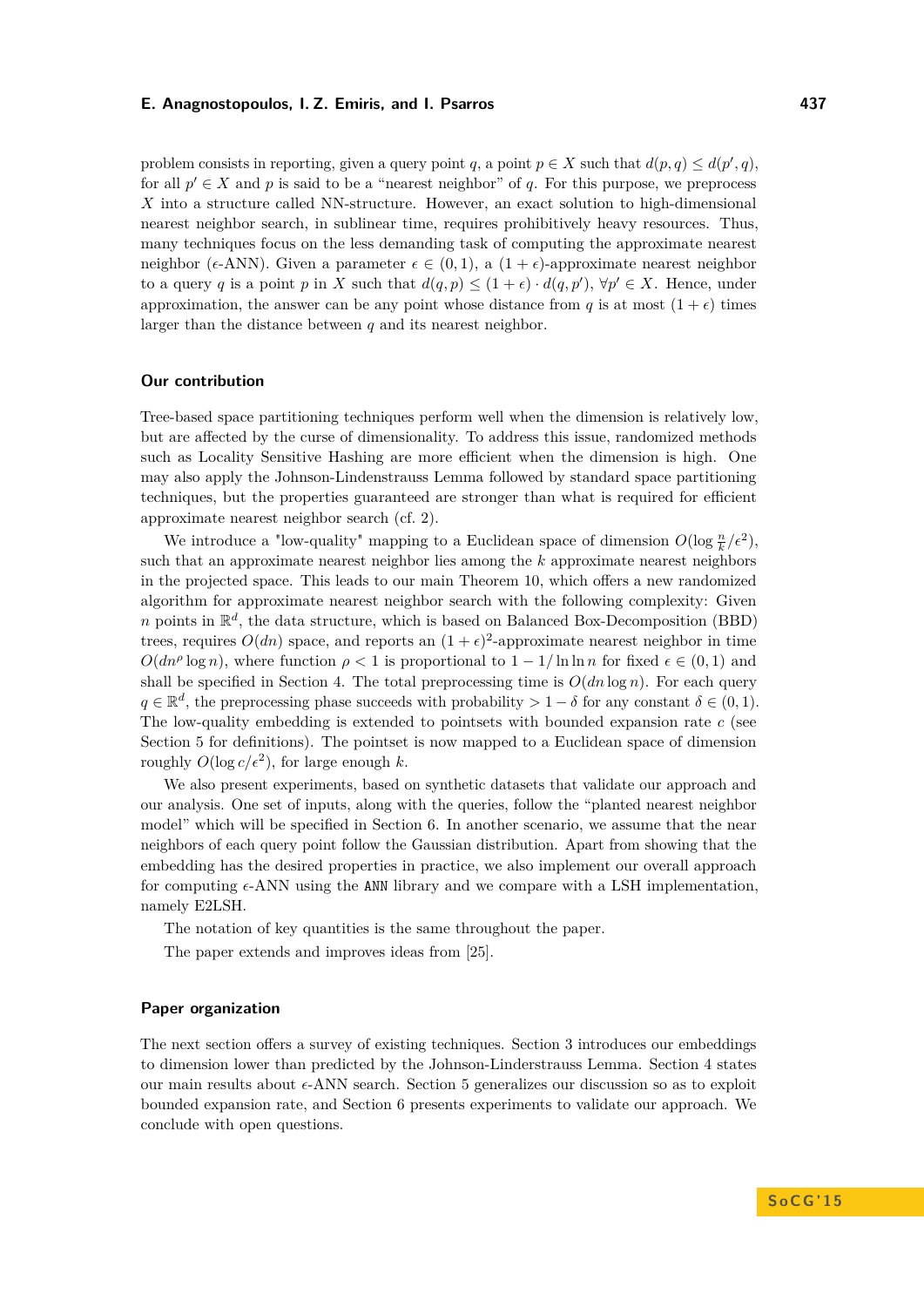# <span id="page-2-0"></span>**2 Existing work**

As it was mentioned above, an exact solution to high-dimensional nearest neighbor search, in sublinear time, requires heavy resources. One notable solution to the problem [\[21\]](#page-14-2) shows that nearest neighbor queries can be answered in  $O(d^5 \log n)$  time, using  $O(n^{d+\delta})$  space, for arbitrary  $\delta > 0$ .

One class of methods for  $\epsilon$ -ANN may be called data-dependent, since the decisions taken for partitioning the space are affected by the given data points. In [\[8\]](#page-14-3), they introduced the Balanced Box-Decomposition (BBD) trees. The BBD-trees data structure achieves query time  $O(c \log n)$  with  $c \le d/2[1 + 6d/\epsilon]^d$ , using space in  $O(dn)$ , and preprocessing time in  $O(dn \log n)$ . BBD-trees can be used to retrieve the  $k \geq 1$  approximate nearest-neighbors at an extra cost of  $O(d \log n)$  per neighbor. BBD-trees have proved to be very practical, as well, and have been implemented in software library ANN.

Another data structure is the Approximate Voronoi Diagrams (AVD). They are shown to establish a tradeoff between the space complexity of the data structure and the query time it supports [\[7\]](#page-13-0). With a tradeoff parameter  $2 \leq \gamma \leq \frac{1}{\epsilon}$ , the query time is  $O(\log(n\gamma) + 1/(\epsilon \gamma)^{\frac{d-1}{2}})$ and the space is  $O(n\gamma^{d-1}\log\frac{1}{\epsilon})$ . They are implemented on a hierarchical quadtree-based subdivision of space into cells, each storing a number of representative points, such that for any query point lying in the cell, at least one of the representatives is an approximate nearest neighbor. Further improvements to the space-time trade offs for ANN, are obtained in [\[6\]](#page-13-1).

One might directly apply the celebrated Johnson-Lindenstrauss Lemma and map the points to  $O(\frac{\log n}{\epsilon^2})$  dimensions with distortion equal to  $1 + \epsilon$  in order to improve space requirements. In particular, AVD combined with the Johnson-Lindenstrauss Lemma require  $n^{O(\log \frac{1}{\epsilon}/\epsilon^2)}$  space which is prohibitive if  $\epsilon \ll 1$  and query time polynomial in log *n*, *d* and  $1/\epsilon$ . Notice that we relate the approximation error with the distortion for simplicity. Our approach (Theorem [10\)](#page-7-0) requires  $O(dn)$  space and has query time sublinear in *n* and polynomial in *d*.

In high dimensional spaces, data dependent data structures are affected by the curse of dimensionality. This means that, when the dimension increases, either the query time or the required space increases exponentially. An important method conceived for high dimensional data is locality sensitive hashing (LSH). LSH induces a data independent space partition and is dynamic, since it supports insertions and deletions. It relies on the existence of locality sensitive hash functions, which are more likely to map similar objects to the same bucket. The existence of such functions depends on the metric space. In general, LSH requires roughly  $O(dn^{1+\rho})$  space and  $O(dn^{\rho})$  query time for some parameter  $\rho \in (0,1)$ . In [\[4\]](#page-13-2) they show that in the Euclidean case, one can have  $\rho = \frac{1}{(1+\epsilon)^2}$  which matches the lower bound of hashing algorithms proved in [\[23\]](#page-14-4). Lately, it was shown that it is possible to overcome this limitation with an appropriate change in the scheme which achieves  $\rho = \frac{1}{2(1+\epsilon)^2-1} + o(1)$ [\[5\]](#page-13-3). For comparison, in Theorem [10](#page-7-0) we show that it is possible to use  $O(dn)$  space, with query time roughly  $O(dn^{\rho})$  where  $\rho < 1$  is now higher than the one appearing in LSH. One different approach [\[24\]](#page-14-5) achieves near linear space but query time proportional to  $O(dn^{\frac{2}{1+\epsilon}})$ .

Exploiting the structure of the input is an important way to improve the complexity of nearest neighbor search. In particular, significant amount of work has been done for pointsets with low doubling dimension. In [\[14\]](#page-14-6), they provide an algorithm for ANN with expected preprocessing time  $O(2^{\dim(X)}n \log n)$ , space  $O(2^{\dim(X)}n)$  and query time  $O(2^{\dim(X)} \log n +$  $\epsilon^{-O(\dim(X))}$  for any finite metric space *X* of doubling dimension dim(*X*). In [\[16\]](#page-14-7) they provide randomized embeddings that preserve nearest neighbor with constant probability, for points lying on low doubling dimension manifolds in Euclidean settings. Naturally, such an approach can be easily combined with any known data structure for  $\epsilon$ -ANN.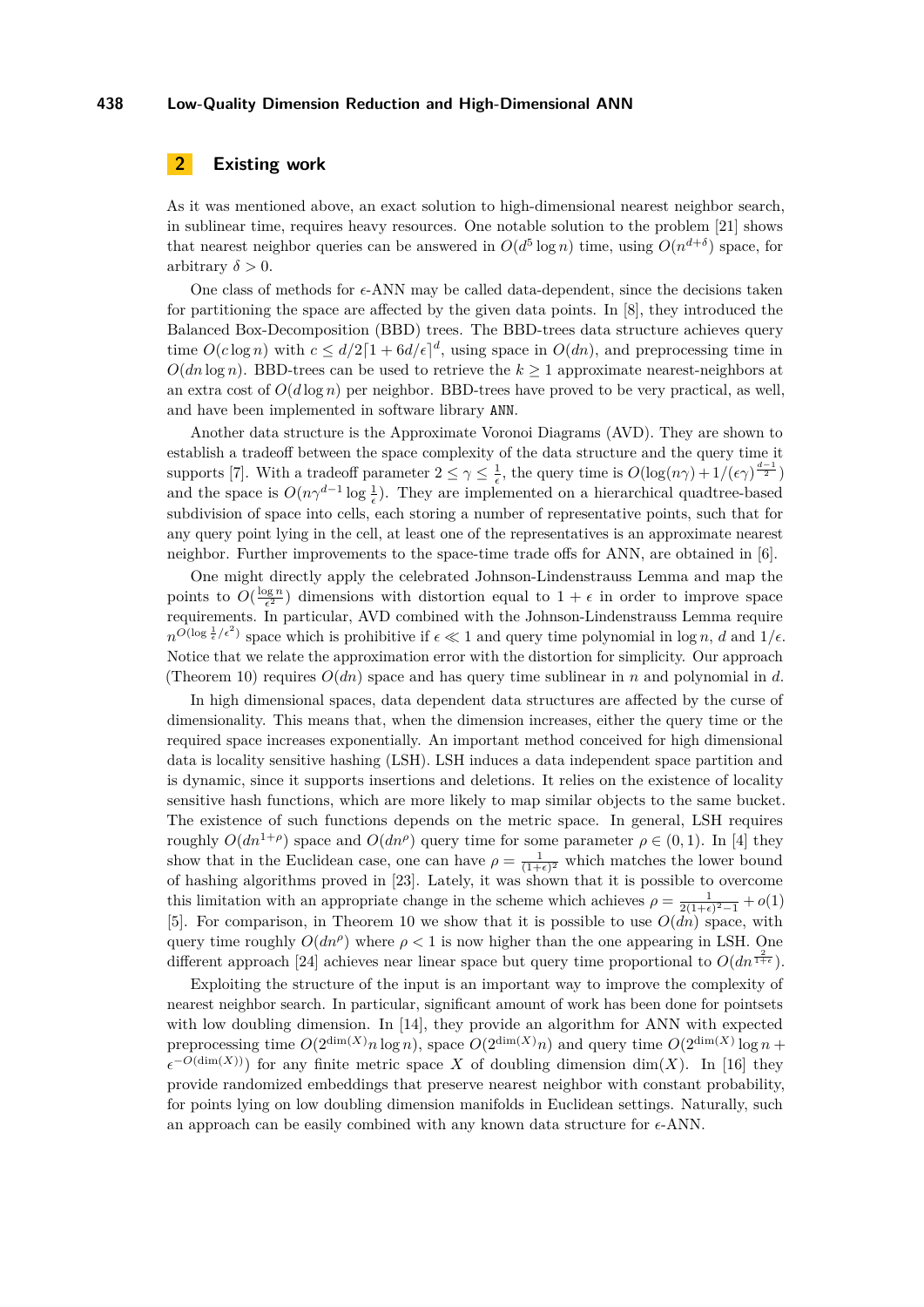In [\[10\]](#page-14-8) they present random projection trees which adapt to pointsets of low doubling dimension. Like kd-trees, every split partitions the pointset into subsets of roughly equal cardinality; in fact, instead of splitting at the median, they add a small amount of "jitter". Unlike kd-trees, the space is split with respect to a random direction, not necessarily parallel to the coordinate axes. Classic *kd*-trees also adapt to the doubling dimension of randomly rotated data [\[26\]](#page-14-9). However, for both techniques, no related theoretical arguments about the efficiency of  $\epsilon$ -ANN search were given.

In [\[19\]](#page-14-10), they introduce a different notion of intrinsic dimension for an arbitrary metric space, namely its expansion rate *c*; it is formally defined in Section [5.](#page-8-0) The doubling dimension is a more general notion of intrinsic dimension in the sense that, when a finite metric space has bounded expansion rate, then it also has bounded doubling dimension, but the converse does not hold [\[13\]](#page-14-11). Several efficient solutions are known for metrics with bounded expansion rate, including for the problem of exact nearest neighbor. In [\[20\]](#page-14-12), they present a data structure which requires  $c^{O(1)}n$  space and answers queries in  $c^{O(1)} \ln n$ . Cover Trees [\[9\]](#page-14-13) require  $O(n)$  space and each query costs  $O(c^{12} \log n)$  time for exact nearest neighbors. In Theorem [13,](#page-9-1) we provide a data structure for the  $\epsilon$ -ANN problem with linear space and  $O((C^{1/\epsilon^3} + \log n)d\log n/\epsilon^2)$  query time, where *C* depends on *c*. The result concerns pointsets in the *d*-dimensional Euclidean space.

# <span id="page-3-0"></span>**3 Low Quality Randomized Embeddings**

This section examines standard dimensionality reduction techniques and extends them to approximate embeddings optimized to our setting. In the following, we denote by  $\|\cdot\|$  the Euclidean norm and by  $|\cdot|$  the cardinality of a set.

Let us start with the classic Johnson-Lindenstrauss Lemma:

**Proposition 1.** [\[18\]](#page-14-14) *For any set*  $X \subset \mathbb{R}^d$ ,  $\epsilon \in (0,1)$  *there exists a distribution over linear mappings*  $f: \mathbb{R}^d \longrightarrow \mathbb{R}^{d'}$ , where  $d' = O(\log |X|/\epsilon^2)$ , such that for any  $p, q \in X$ ,

$$
(1 - \epsilon) \|p - q\|^2 \le \|f(p) - f(q)\|^2 \le (1 + \epsilon) \|p - q\|^2.
$$

In the initial proof [\[18\]](#page-14-14), they show that this can be achieved by orthogonally projecting the pointset on a random linear subspace of dimension  $d'$ . In [\[11\]](#page-14-15), they provide a proof based on elementary probabilistic techniques. In [\[15\]](#page-14-16), they prove that it suffices to apply a gaussian matrix *G* on the pointset. *G* is a  $d \times d'$  matrix with each of its entries independent random variables given by the standard normal distribution  $N(0, 1)$ . Instead of a gaussian matrix, we can apply a matrix whose entries are independent random variables with uniformly distributed values in  $\{-1, 1\}$  [\[2\]](#page-13-4).

However, it has been realized that this notion of randomized embedding is somewhat stronger than what is required for approximate nearest neighbor searching. The following definition has been introduced in [\[16\]](#page-14-7) and focuses only on the distortion of the nearest neighbor.

<span id="page-3-1"></span>▶ **Definition 2.** Let  $(Y, d_Y)$ ,  $(Z, d_Z)$  be metric spaces and  $X \subseteq Y$ . A distribution over mappings  $f: Y \to Z$  is a *nearest-neighbor preserving embedding* with distortion  $D \geq 1$  and probability of correctness  $P \in [0, 1]$  if,  $\forall \epsilon \geq 0$  and  $\forall q \in Y$ , with probability at least P, when  $x \in X$  is such that  $f(x)$  is a  $\epsilon$ -ANN of  $f(q)$  in  $f(X)$ , then *x* is a  $(D \cdot (1 + \epsilon))$ -approximate nearest neighbor of *q* in *X*.

While in the ANN problem we search one point which is approximately nearest, in the  $k$  approximate nearest neighbors problem ( $\epsilon$ - $k$ ANNs) we seek an approximation of the  $k$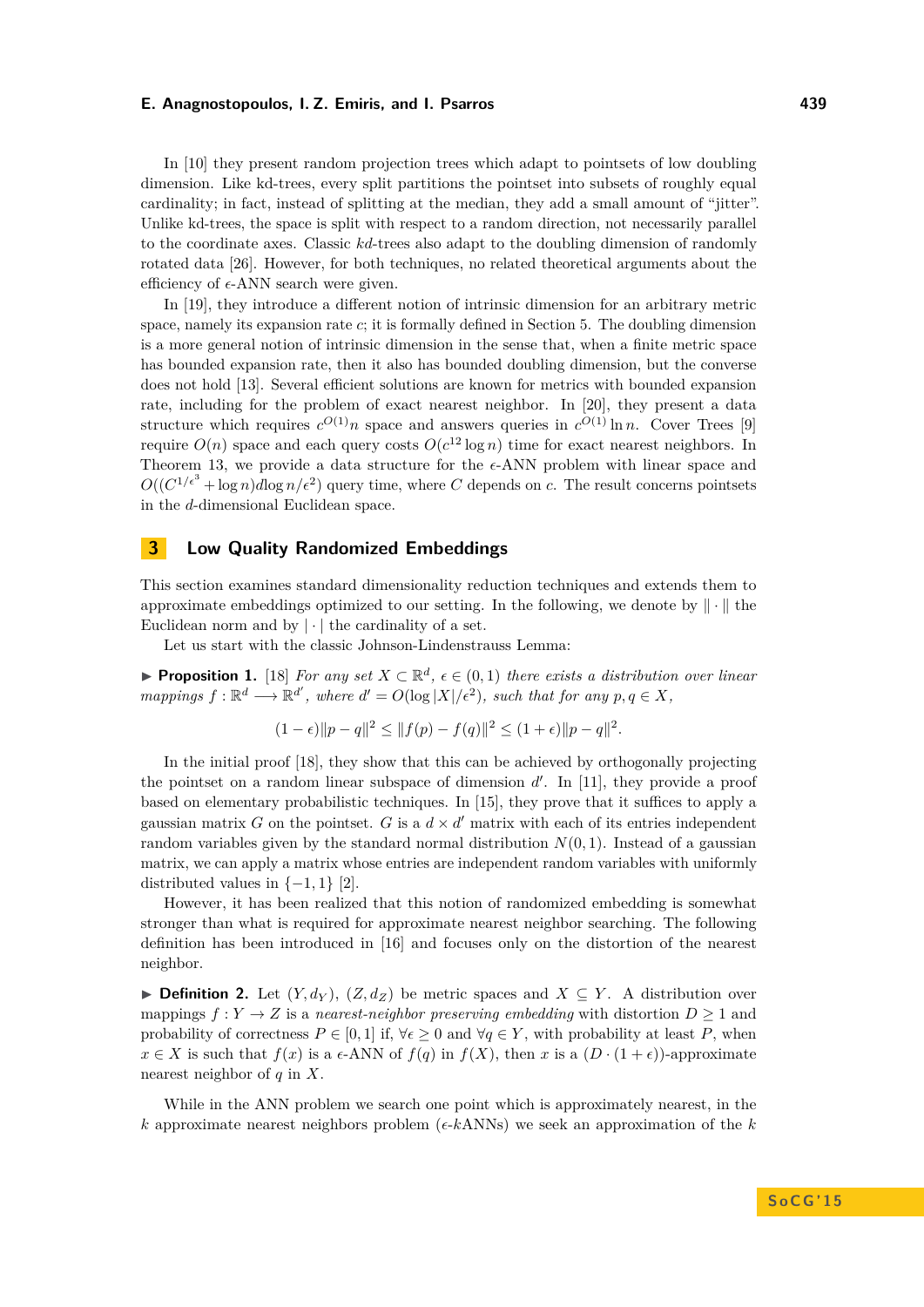nearest points, in the following sense. Let *X* be a set of *n* points in  $\mathbb{R}^d$ , let  $q \in \mathbb{R}^d$  and  $1 \leq k \leq n$ . The problem consists in reporting a sequence  $S = \{p_1, \ldots, p_k\}$  of *k* distinct points such that the *i*-th point is an  $(1 + \epsilon)$ -approximation to the *i*-th nearest neighbor of *q*. Furthermore, the following assumption is satisfied by the search routine of tree-based data structures such as BBD-trees.

<span id="page-4-0"></span>**► Assumption 3.** Let  $S' \subseteq X$  be the set of points visited by the  $\epsilon$ - $kANNs$  search such *that*  $S = \{p_1, \ldots, p_k\} \subseteq S'$  *is the (ordered w.r.t. distance from q) set of points which are the k* nearest to the query point *q* among the points in *S*<sup>*'*</sup>. We assume that  $\forall x \in X \setminus S'$ ,  $d(x,q) > d(p_k,q)/(1+\epsilon)$ .

Assuming the existence of a data structure which solves  $\epsilon$ - $k$ ANNs, we can weaken Definition [2](#page-3-1) as follows.

<span id="page-4-1"></span>▶ **Definition 4.** Let  $(Y, d_Y)$ ,  $(Z, d_Z)$  be metric spaces and  $X \subseteq Y$ . A distribution over mappings  $f: Y \to Z$  is a *locality preserving embedding* with distortion  $D \geq 1$ , probability of correctness  $P \in [0, 1]$  and locality parameter k, if  $\forall \epsilon \geq 0$  and  $\forall q \in Y$ , with probability at least *P*, when  $S = \{f(p_1), \ldots, f(p_k)\}\$ is a solution to  $\epsilon$ -kANNs for *q*, under Assumption [3](#page-4-0) then there exists  $f(x) \in S$  such that *x* is a  $(D \cdot (1 + \epsilon))$ -approximate nearest neighbor of *q* in *X*.

According to this definition we can reduce the problem of  $\epsilon$ -ANN in dimension d to the problem of computing  $k$  approximate nearest neighbors in dimension  $d' < d$ .

We use the Johnson-Lindenstrauss dimensionality reduction technique and more specifically the proof obtained in [\[11\]](#page-14-15). As it was previously discussed, there also exist alternative proofs which correspond to alternative randomized mappings.

<span id="page-4-2"></span>**Lemma 5.** [\[11\]](#page-14-15) *There exists a distribution over linear maps*  $A : \mathbb{R}^d \to \mathbb{R}^{d'}$  *s.t., for any*  $p \in \mathbb{R}^d$  *with*  $||p|| = 1$ *:* 

 $if \beta^2 < 1$  *then*  $Pr[||Ap||^2 \leq \beta^2 \cdot \frac{d^2}{d}$  $\frac{d'}{d}$ ]  $\leq exp(\frac{d'}{2})$  $\frac{d'}{2}(1-\beta^2+2\ln\beta),$ 

 $if \beta^2 > 1$  *then*  $\Pr[\|Ap\|^2 \geq \beta^2 \cdot \frac{d^2}{d}$  $\frac{d'}{d}$ ]  $\leq exp(\frac{d'}{2})$  $\frac{d'}{2}(1-\beta^2+2\ln\beta).$ 

We prove the following lemma which will be useful.

<span id="page-4-3"></span>▶ **Lemma 6.** *For all*  $i \in \mathbb{N}$ ,  $\epsilon \in (0,1)$ *, the following holds:* 

$$
\frac{(1+\epsilon/2)^2}{(2^i(1+\epsilon))^2} - 2\ln\frac{(1+\epsilon/2)}{2^i(1+\epsilon)} - 1 > 0.05(i+1)\epsilon^2.
$$

**Proof.** For  $i = 0$ , it can be checked that if  $\epsilon \in (0, 1)$  then,  $\frac{(1+\epsilon/2)^2}{(1+\epsilon)^2} - 2\ln \frac{1+\epsilon/2}{1+\epsilon} - 1 > 0.05\epsilon^2$ . This is our induction basis. Let  $j \geq 0$  be such that the induction hypothesis holds. Then, to prove the induction step

$$
\frac{1}{4} \frac{(1+\epsilon/2)^2}{(2^j(1+\epsilon))^2} - 2\ln\frac{(1+\epsilon/2)}{2^j(1+\epsilon)} + 2\ln 2 - 1 > 0.05(j+1)\epsilon^2 - \frac{3}{4} \frac{(1+\epsilon/2)^2}{(2^j(1+\epsilon))^2} + 2\ln 2 >
$$
  
> 0.05(j+1)\epsilon^2 - \frac{3}{4} + 2\ln 2 > 0.05(j+2)\epsilon^2,

since  $\epsilon \in (0, 1)$ .

A simple calculation shows the following.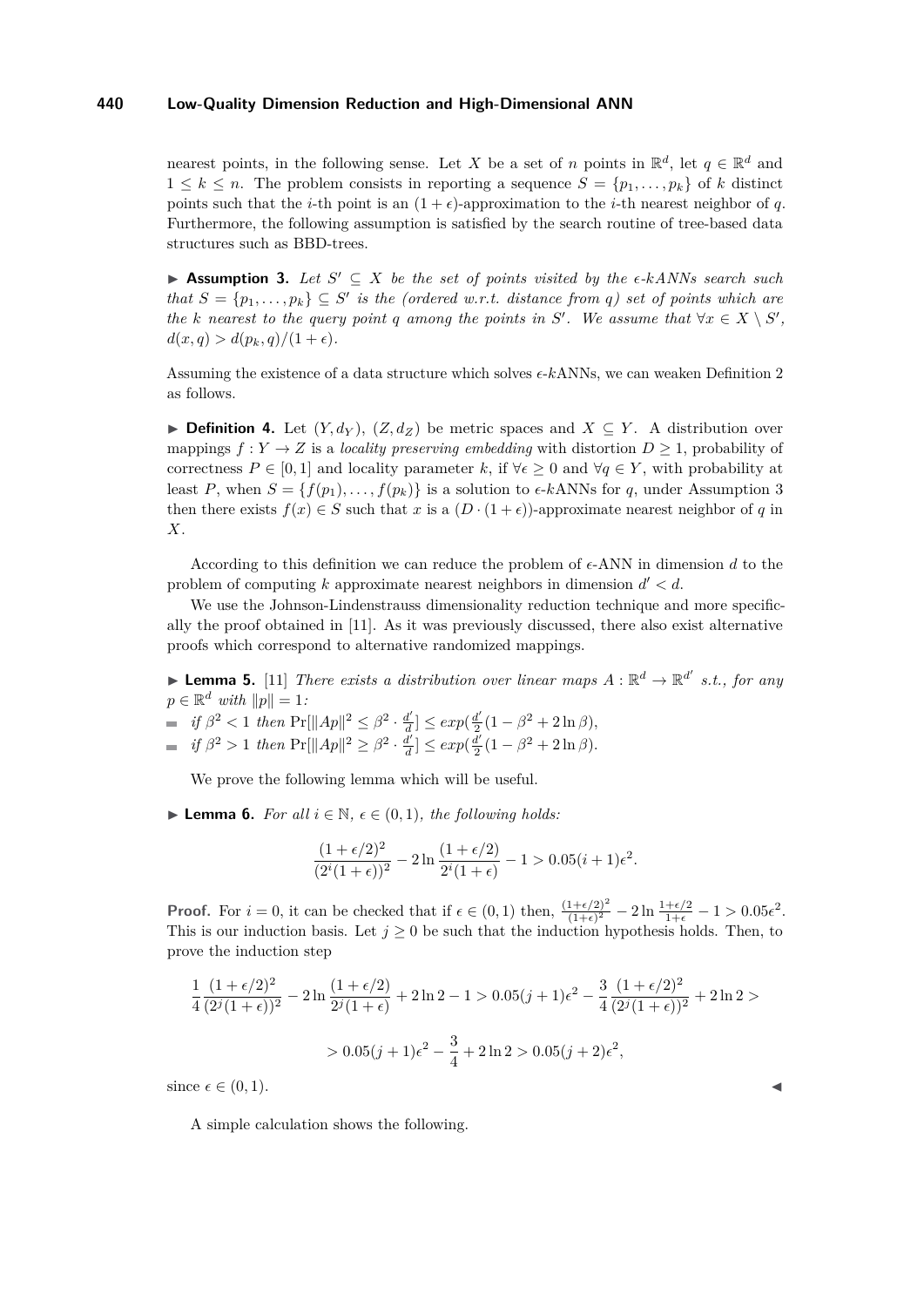$\blacktriangleright$  **Lemma 7.** *For all*  $x > 0$ *, it holds:* 

$$
\frac{(1+x)^2}{(1+2x)^2} - 2\ln(\frac{1+x}{1+2x}) - 1 < (1+x)^2 - 2\ln(1+x) - 1.\tag{1}
$$

<span id="page-5-4"></span>I **Theorem 8.** *Under the notation of Definition [4,](#page-4-1) there exists a randomized mapping*  $f: \mathbb{R}^d \to \mathbb{R}^{d'}$  which satisfies Definition [4](#page-4-1) for  $d' = O(\log \frac{n}{\delta k}/\epsilon^2)$ ,  $\epsilon > 0$ , distortion  $D = 1 + \epsilon$ *and probability of success*  $1 - \delta$ *, for any constant*  $\delta \in (0, 1)$ *.* 

**Proof.** Let *X* be a set of *n* points in  $\mathbb{R}^d$  and consider map

<span id="page-5-0"></span>
$$
f: \mathbb{R}^d \to \mathbb{R}^{d'} : v \mapsto \sqrt{d/d'} \cdot A v,
$$

where *A* is a matrix chosen from a distribution as in Lemma [5.](#page-4-2) Wlog the query point *q* lies at the origin and its nearest neighbor *u* lies at distance 1 from *q*. We denote by  $c > 1$  the approximation ratio guaranteed by the assumed data structure. That is, the assumed data structure solves the  $(c-1)$ -kANNs problem. For each point  $x, L_x = ||Ax||^2/||x||^2$ . Let *N* be the random variable whose value indicates the number of "bad" candidates, that is

$$
N = |\{x \in X : ||x - q|| > \gamma \land L_x \le \frac{\beta^2}{\gamma^2} \cdot \frac{d'}{d}\}|,
$$

where we define  $\beta = c(1 + \epsilon/2), \gamma = c(1 + \epsilon)$ . Hence, by Lemma [5,](#page-4-2)

<span id="page-5-2"></span>
$$
\mathbb{E}[N] \le n \cdot exp(\frac{d'}{2}(1 - \frac{\beta^2}{\gamma^2} + 2\ln\frac{\beta}{\gamma})).
$$

By Markov's inequality,

$$
\Pr[N \ge k] \le \frac{\mathbb{E}[N]}{k} \implies \Pr[N \ge k] \le n \cdot \exp(\frac{d'}{2}(1 - \frac{\beta^2}{\gamma^2} + 2\ln\frac{\beta}{\gamma}))/k.
$$

The event of failure is defined as the disjunction of two events:

$$
[N \ge k] \vee [L_u \ge (\beta/c)^2 \frac{d'}{d}], \qquad (2)
$$

and its probability is at most equal to

$$
Pr[N \ge k] + exp(\frac{d'}{2}(1 - (\beta/c)^{2} + 2\ln(\beta/c))),
$$

by applying again Lemma [5.](#page-4-2) Now, we bound these two terms. For the first one, we choose d' such that

<span id="page-5-1"></span>
$$
d' \ge 2 \frac{\ln \frac{2n}{\delta k}}{\frac{\beta^2}{\gamma^2} - 1 - 2 \ln \frac{\beta}{\gamma}}.\tag{3}
$$

Therefore,

<span id="page-5-3"></span>
$$
\frac{\exp(\frac{d'}{2}(1-\frac{\beta^2}{\gamma^2}+2\ln\frac{\beta}{\gamma}))}{k} \le \frac{\delta}{2n} \implies \Pr[N \ge k] \le \frac{\delta}{2}.\tag{4}
$$

Notice that  $k \leq n$  and due to expression [\(1\)](#page-5-0), we obtain  $(\beta/\gamma)^2 - 2\ln(\beta/\gamma) - 1$  $(\beta/c)^2 - 2\ln(\beta/c) - 1$ . Hence, inequality [\(3\)](#page-5-1) implies the following inequality:

$$
d' \ge 2 \frac{\ln \frac{2}{\delta}}{(\beta/c)^2 - 1 - 2\ln(\beta/c)}.
$$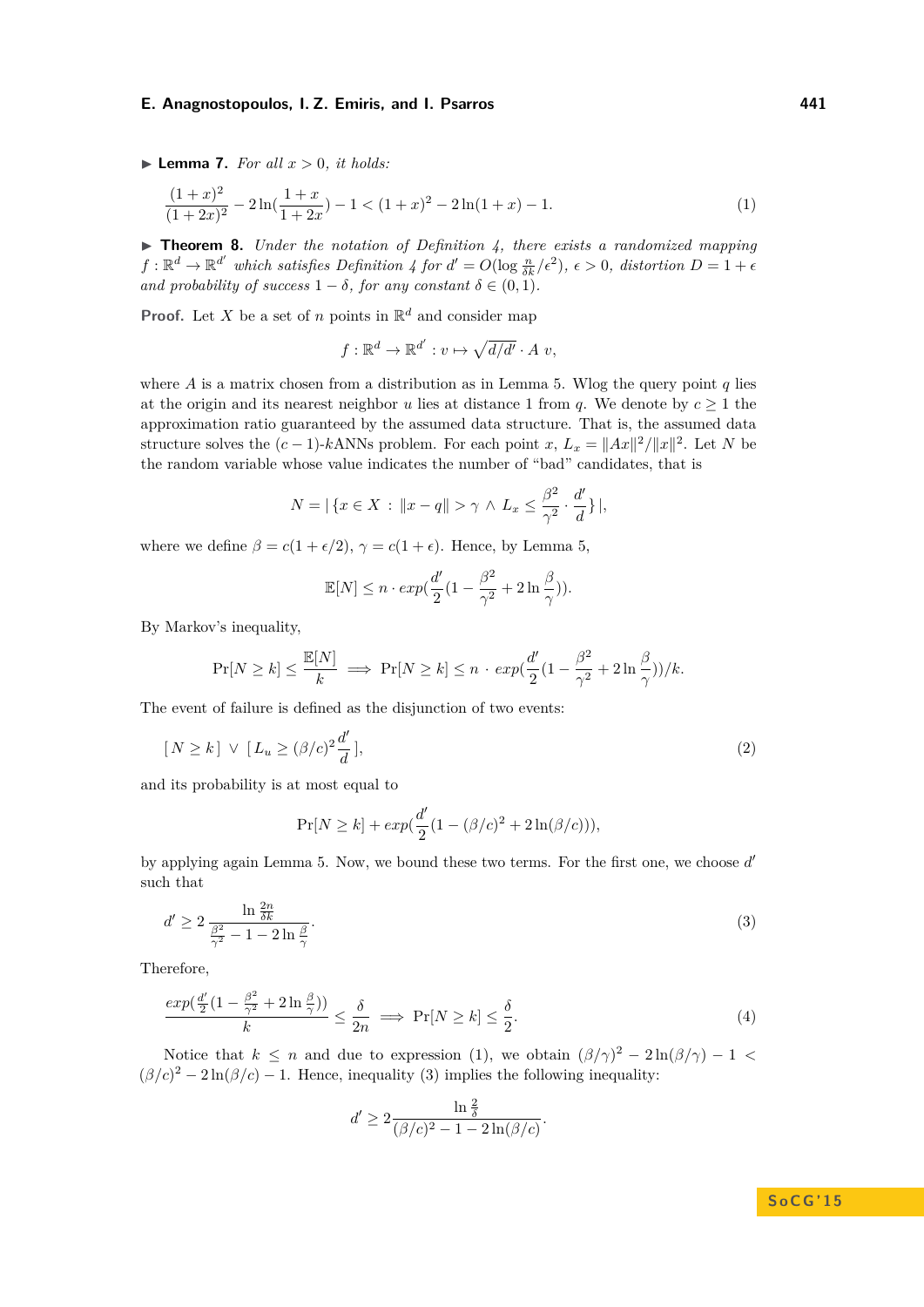Therefore, the second term in expression [\(2\)](#page-5-2) is bounded as follows:

$$
exp(\frac{d'}{2}(1 - (\frac{\beta}{c})^2 + 2\ln\frac{\beta}{c})) \le \frac{\delta}{2}.\tag{5}
$$

Inequalities [\(4\)](#page-5-3), [\(5\)](#page-6-1) imply that the total probability of failure in expression [\(2\)](#page-5-2) is at most *δ*. Using Lemma [6](#page-4-3) for  $i = 0$ , we obtain, that there exists  $d'$  such that

<span id="page-6-1"></span>
$$
d' = O(\log \frac{n}{\delta k}/\epsilon^2)
$$

and with probability at least  $1 - \delta$ , these two events occur:

- $|| f(q) f(u) || \leq (1 + \frac{\epsilon}{2}) ||u q||.$
- $|\{p \in X | \|p q\| > c(1 + \epsilon) \|u q\| \implies \|f(q) f(p)\| \le c(1 + \epsilon/2) \|u q\|\} < k.$

Now consider the case when the random experiment succeeds and let  $S = \{f(p_1), ..., f(p_k)\}$ a solution of the (*c*−1)-*k*ANNs problem in the projected space, given by a data-structure which satisfies Assumption [3.](#page-4-0) We have that  $\forall f(x) \in f(X) \setminus S'$ ,  $||f(x) - f(q)|| > ||f(p_k) - f(q)||/c$ where  $S'$  is the set of all points visited by the search routine.

Now, if  $f(u) \in S$  then *S* contains the projection of the nearest neighbor. If  $f(u) \notin S$  then if  $f(u) \notin S'$  we have the following:

$$
||f(u) - f(q)|| > ||f(p_k) - f(q)||/c \implies ||f(p_k) - f(q)|| < c(1 + \epsilon/2)||u - q||,
$$

which means that there exists at least one point  $f(p^*) \in S$  s.t.  $||q - p^*|| \leq c(1 + \epsilon) ||u - q||$ . Finally, if  $f(u) \notin S$  but  $f(u) \in S'$  then

$$
|| f(p_k) - f(q) || \le || f(u) - f(q) || \implies || f(p_k) - f(q) || \le (1 + \epsilon/2) || u - q ||,
$$

which means that there exists at least one point  $f(p^*) \in S$  s.t.  $||q - p^*|| \leq c(1 + \epsilon) ||u - q||$ . Hence, *f* satisfies Definition [4](#page-4-1) for  $D = 1 + \epsilon$ .

## <span id="page-6-0"></span>**4 Approximate Nearest Neighbor Search**

This section combines tree-based data structures which solve  $\epsilon$ - $k$ ANNs with the results above, in order to obtain an efficient randomized data structure which solves  $\epsilon$ -ANN.

BBD-trees [\[8\]](#page-14-3) require  $O(dn)$  space, and allow computing k points, which are  $(1 + \epsilon)$ approximate nearest neighbors, within time  $O((\lceil 1 + 6\frac{d}{\epsilon}\rceil^d + k)d\log n)$ . The preprocessing time is  $O(dn \log n)$ . Notice, that BBD-trees satisfy the Assumption [3.](#page-4-0) The algorithm for the  $\epsilon$ - $k$ ANNs search, visits cells in increasing order with respect to their distance from the query point *q*. If the current cell lies at distance more than  $r_k/c$  where  $r_k$  is the current distance to the *k*th nearest neighbor, the search terminates. We apply the random projection for distortion  $D = 1 + \epsilon$ , thus relating approximation error to the allowed distortion; this is not required but simplifies the analysis.

Moreover,  $k = n^{\rho}$ ; the formula for  $\rho < 1$  is determined below. Our analysis then focuses on the asymptotic behaviour of the term  $O([1 + 6\frac{d'}{\epsilon})$  $\frac{d'}{\epsilon}$ <sup> $\left|$ </sup><sup> $d'$ </sup> +  $k$ ).

<span id="page-6-2"></span>▶ **Lemma 9.** *With the above notation, there exists*  $k > 0$  *s.t., for fixed*  $\epsilon \in (0,1)$ *, it holds that*  $\left[1 + 6 \frac{d'}{6}\right]$  $\frac{d}{\epsilon}$ <sup>*d*</sup> + *k* =  $O(n^{\rho})$ , where  $\rho \leq 1 - \epsilon^2/\hat{c}(\epsilon^2 + \log(\max\{\frac{1}{\epsilon}, \log n\})) < 1$  for some *appropriate constant*  $\hat{c} > 1$ *.* 

**Proof.** Recall that  $d' \leq \frac{\tilde{c}}{\epsilon^2} \ln \frac{n}{k}$  for some appropriate constant  $\tilde{c} > 0$ . The constant  $\delta$  is hidden in  $\tilde{c}$ . Since  $\left(\frac{d'}{d}\right)$  $\frac{d}{\epsilon}$ )<sup>*d'*</sup> is a decreasing function of *k*, we need to choose *k* s.t. ( $\frac{d}{\epsilon}$  $\frac{d'}{\epsilon}$ <sup> $)d' = \Theta(k)$ .</sup>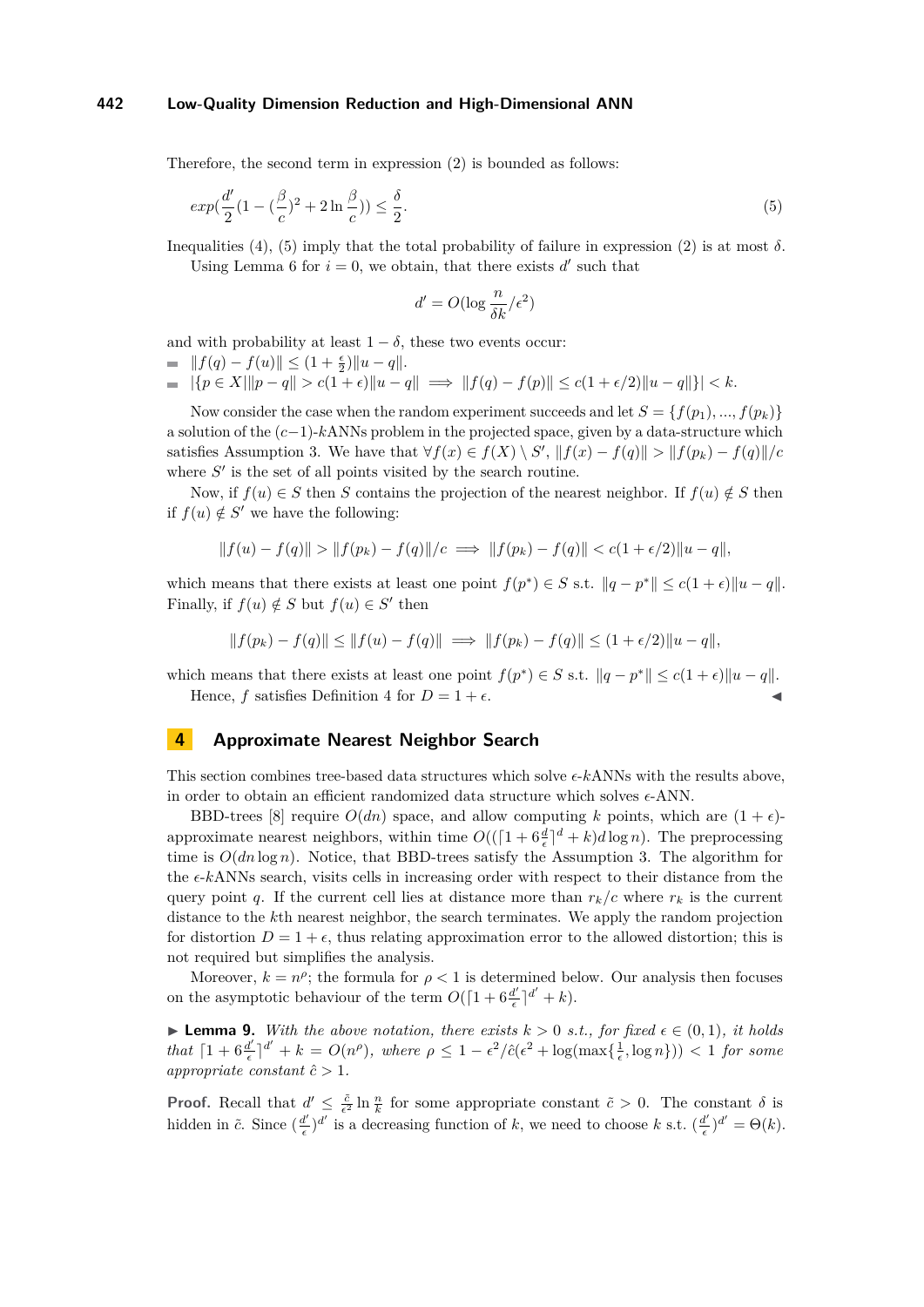J

Let  $k = n^{\rho}$ . Obviously  $\left[1 + 6 \frac{d^{\prime}}{\epsilon}\right]$  $\frac{d'}{\epsilon}$ <sup> $\vert d' \leq \left(c'\frac{d'}{\epsilon}\right)$ </sup>  $\frac{d'}{\epsilon}$ , for some appropriate constant  $c' \in (1, 7)$ . Then, by substituting  $d', k$  we have:

<span id="page-7-1"></span>
$$
(c'\frac{d'}{\epsilon})^{d'} = n^{\frac{\tilde{c}(1-\rho)}{\epsilon^2} \ln(\frac{\tilde{c}c'(1-\rho)\ln n}{\epsilon^3})}.
$$
\n
$$
(6)
$$

We assume  $\epsilon \in (0,1)$  is a fixed constant. Hence, it is reasonable to assume that  $\frac{1}{\epsilon} < n$ . We consider two cases when comparing  $\ln n$  to  $\epsilon$ :

 $\frac{1}{\epsilon} \leq \ln n$ . Substituting  $\rho = 1 - \frac{\epsilon^2}{2\tilde{c}(\epsilon^2 + \ln n)}$  $\frac{\epsilon^2}{2\tilde{c}(\epsilon^2+\ln(c'\ln n))}$  into equation [\(6\)](#page-7-1), the exponent of *n* is bounded as follows:

$$
\frac{\tilde{c}(1-\rho)}{\epsilon^2} \ln\left(\frac{\tilde{c}c'(1-\rho)\ln n}{\epsilon^3}\right) =
$$
\n
$$
= \frac{\tilde{c}}{2\tilde{c}(\epsilon^2 + \ln(c'\ln n))} \cdot \left[\ln(c'\ln n) + \ln\frac{1}{\epsilon} - \ln\left(2\epsilon^2 + 2\ln(c'\ln n)\right)\right] < \rho.
$$

 $\frac{1}{\epsilon} > \ln n$ . Substituting  $\rho = 1 - \frac{\epsilon^2}{2\tilde{c}(\epsilon^2 + 1)}$  $\frac{\epsilon^2}{2\tilde{c}(\epsilon^2+\ln\frac{c'}{\epsilon})}$  into equation [\(6\)](#page-7-1), the exponent of *n* is bounded as follows:

$$
\frac{\tilde{c}(1-\rho)}{\epsilon^2} \ln(\frac{\tilde{c}c'(1-\rho)\ln n}{\epsilon^3}) =
$$
  
= 
$$
\frac{\tilde{c}}{2\tilde{c}(\epsilon^2 + \ln\frac{c'}{\epsilon})} \cdot [\ln\ln n + \ln\frac{c'}{\epsilon} - \ln(2\epsilon^2 + 2\ln\frac{c'}{\epsilon})] < \rho.
$$

Notice that for both cases  $d' = O(\frac{\log n}{\epsilon^2 + \log \log n})$ .

Combining Theorem [8](#page-5-4) with Lemma [9](#page-6-2) yields the following main theorem.

<span id="page-7-0"></span>**Theorem 10** (Main). *Given n* points in  $\mathbb{R}^d$ , there exists a randomized data structure which *requires*  $O(dn)$  *space and reports an*  $(1+\epsilon)^2$ -*approximate nearest neighbor in time* 

$$
O(dn^{\rho} \log n), \text{ where } \rho \leq 1 - \epsilon^2/\hat{c}(\epsilon^2 + \log(\max{\frac{1}{\epsilon}, \log n}) )
$$

*for some appropriate constant*  $\hat{c} > 1$ *. The preprocessing time is*  $O(dn \log n)$ *. For each query*  $q \in \mathbb{R}^d$ , the preprocessing phase succeeds with any constant probability.

**Proof.** The space required to store the dataset is  $O(dn)$ . The space used by BBD-trees is  $O(d'n)$  where *d'* is defined in Lemma [9.](#page-6-2) We also need  $O(dd')$  space for the matrix *A* as specified in Theorem [8.](#page-5-4) Hence, since  $d' < d$  and  $d' < n$ , the total space usage is bounded above by  $O(dn)$ .

The preprocessing consists of building the BBD-tree which costs  $O(d'n \log n)$  time and sampling A. Notice that we can sample a  $d'$ -dimensional random subspace in time  $O(dd^2)$  as follows. First, we sample in time  $O(dd')$ , a  $d \times d'$  matrix where its elements are independent random variables with the standard normal distribution  $N(0, 1)$ . Then, we orthonormalize using Gram-Schmidt in time  $O(dd^2)$ . Since  $d' = O(\log n)$ , the total preprocessing time is bounded by  $O(dn \log n)$ .

For each query we use A to project the point in time  $O(dd')$ . Next, we compute its  $n^{\rho}$ approximate nearest neighbors in time  $O(d'n^{\rho} \log n)$  and we check its neighbors with their real coordinates in time  $O(dn^{\rho})$ . Hence, each query costs  $O(d \log n + d^n \rho \log n + dn^{\rho}) =$  $O(dn^{\rho} \log n)$  because  $d' = O(\log n)$ ,  $d' = O(d)$ . Thus, the query time is dominated by the time required for  $\epsilon$ - $k$ ANNs search and the time to check the returned sequence of  $k$ approximate nearest neighbors.

To be more precise, the probability of success, which is the probability that the random projection succeeds according to Theorem. [8,](#page-5-4) is greater than  $1-\delta$ , for any constant  $\delta \in (0,1)$ *.* Notice that the preprocessing time for BBD-trees has no dependence on  $\epsilon$ .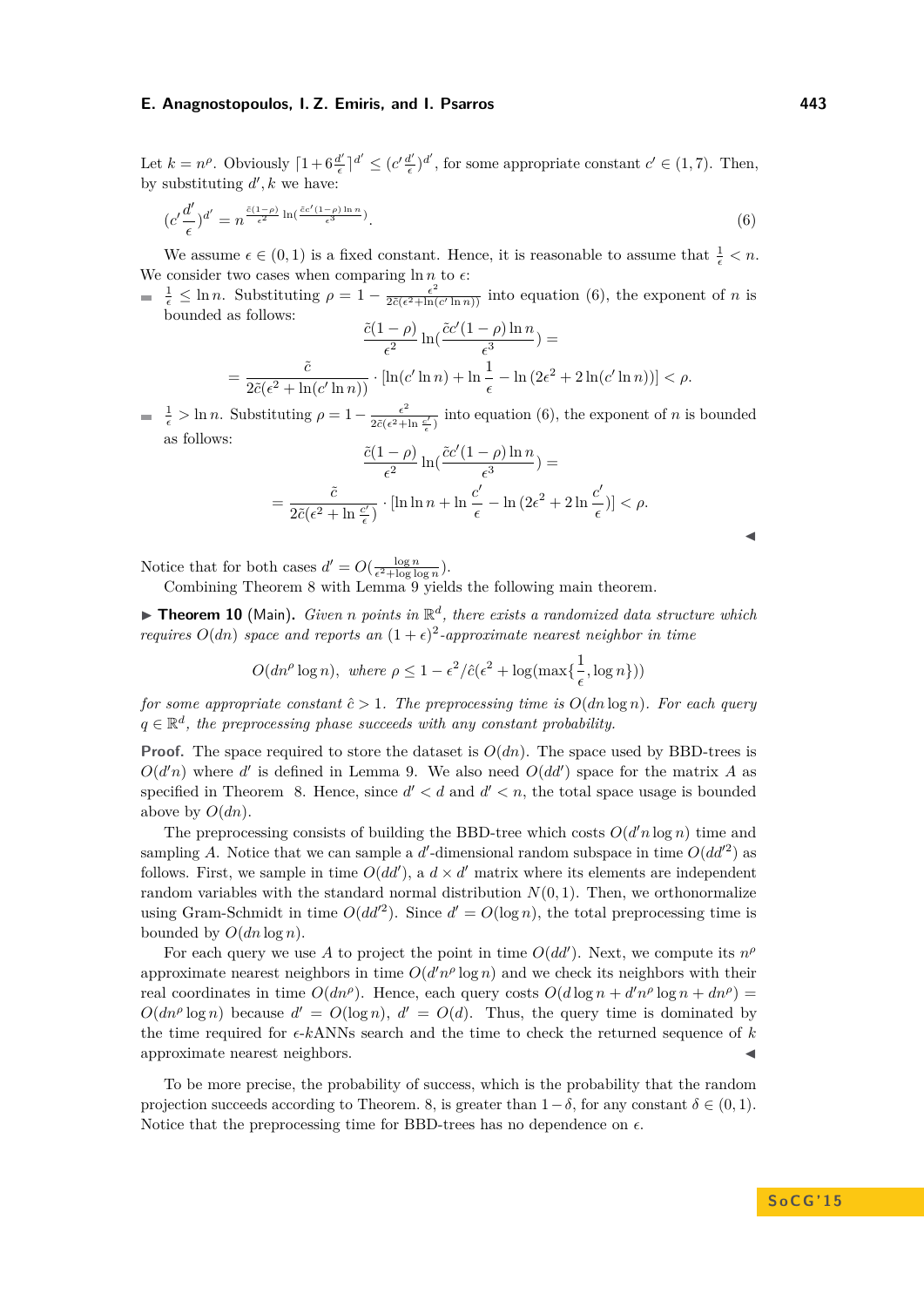# <span id="page-8-0"></span>**5 Bounded Expansion Rate**

This section models the structure that the data points may have so as to obtain more precise bounds.

The bound on the dimension obtained in Theorem [8](#page-5-4) is quite pessimistic. We expect that, in practice, the space dimension needed in order to have a sufficiently good projection is less than what Theorem [8](#page-5-4) guarantees. Intuitively, we do not expect to have instances where all points in *X*, which are not approximate nearest neighbors of *q*, lie at distance almost equal to  $(1 + \epsilon)d(q, X)$ . To this end, we consider the case of pointsets with bounded expansion rate.

▶ **Definition 11.** Let *M* a metric space and  $X \subseteq M$  a finite pointset and let  $B_p(r) \subseteq X$ denote the points of *X* lying in the closed ball centered at *p* with radius *r*. We say that *X* has  $(\rho, c)$ -expansion rate if and only if,  $\forall p \in M$  and  $r > 0$ ,

$$
|B_p(r)| \ge \rho \implies |B_p(2r)| \le c \cdot |B_p(r)|.
$$

<span id="page-8-1"></span>I **Theorem 12.** *Under the notation introduced in the previous definitions, there exists a* randomized mapping  $f : \mathbb{R}^d \to \mathbb{R}^{d'}$  which satisfies Definition [4](#page-4-1) for dimension  $d' =$  $O(\frac{\log(c+\frac{\rho}{\epsilon^2})}{\epsilon^2})$ , distortion  $D = 1 + \epsilon$  and probability of success  $1 - \delta$ , for any constant  $\delta \in (0,1)$ , *for pointsets with* (*ρ, c*)*-expansion rate.*

**Proof.** We proceed in the same spirit as in the proof of Theorem [8,](#page-5-4) and using the notation from that proof. Let  $r_0$  be the distance to the  $\rho$ −th nearest neighbor, excluding neighbors at distance  $\leq 1 + \epsilon$ . For  $i > 0$ , let  $r_i = 2 \cdot r_{i-1}$  and set  $r_{-1} = 1 + \epsilon$ . Clearly,

$$
\mathbb{E}[N] \leq \sum_{i=0}^{\infty} |B_p(r_i)| \cdot exp(\frac{d'}{2} \left(1 - \frac{(1 + \epsilon/2)^2}{r_{i-1}^2} + 2\ln\frac{1 + \epsilon/2}{r_{i-1}})\right))
$$
  

$$
\leq \sum_{i=0}^{\infty} c^i \rho \cdot exp(\frac{d'}{2} \left(1 - \frac{(1 + \epsilon/2)^2}{2^{2i}(1 + \epsilon)^2} + 2\ln\frac{1 + \epsilon/2}{2^i(1 + \epsilon)}\right)).
$$

Now, using Lemma [6,](#page-4-3)

$$
\mathbb{E}[N] \le \sum_{i=0}^{\infty} c^i \rho \cdot exp(-\frac{d'}{2} 0.05(i+1)\epsilon^2),
$$

and for  $d' \geq 40 \cdot \ln(c + \frac{2\rho}{k\delta})/\epsilon^2$ ,

$$
\mathbb{E}[N] \leq \rho \cdot \sum_{i=0}^{\infty} c^i \cdot \left(\frac{1}{c + \frac{2\rho}{k\delta}}\right)^{i+1} = \rho \cdot \sum_{i=0}^{\infty} c^i \cdot \left(\frac{1}{c}\right)^{i+1} \cdot \left(\frac{1}{1 + \frac{2\rho}{k c \delta}}\right)^{i+1} = \frac{\rho}{c} \cdot \sum_{i=0}^{\infty} \left(\frac{1}{1 + \frac{2\rho}{k c \delta}}\right)^{i+1} = \frac{k\delta}{2}.
$$

Finally,

$$
\Pr[N \ge k] \le \frac{\mathbb{E}[N]}{k} \le \frac{\delta}{2}.
$$

J

Employing Theorem [12](#page-8-1) we obtain a result analogous to Theorem [10](#page-7-0) which is weaker than those in [\[20,](#page-14-12) [9\]](#page-14-13) but underlines the fact that our scheme shall be sensitive to structure in the input data, for real world assumptions.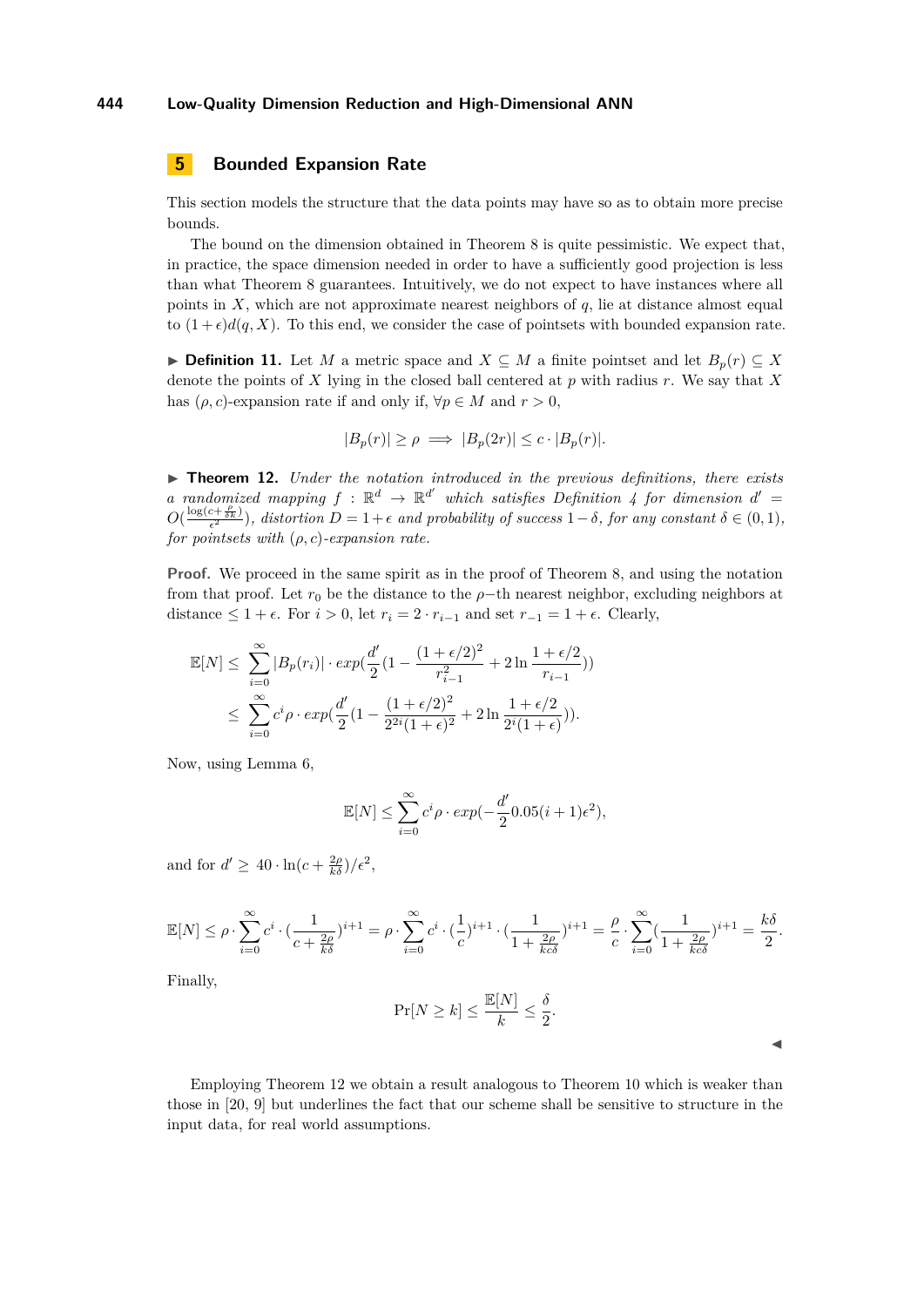<span id="page-9-2"></span>

**Figure 1** Plot of *k* as *n* increases for the "planted nearest neighbor model" datasets. The highest line corresponds to  $\frac{\sqrt{n}}{2}$  and the dotted line to a function of the form  $n^{\rho}$ , where  $\rho = 0.41, 0.39, 0.35$ that best fits the data.

<span id="page-9-1"></span>**Theorem 13.** *Given n* points in  $\mathbb{R}^d$  with  $(\log n, c)$ -expansion rate, there exists a randomized *data structure which requires*  $O(dn)$  *space and reports an*  $(1+\epsilon)^2$ -approximate nearest neighbor *in time*  $O((C^{1/\epsilon^3} + \log n)d\log n/\epsilon^2)$ , for some constant C depending on c. The preprocessing *time is*  $O(dn \log n)$ *. For each query*  $q \in \mathbb{R}^d$ , the preprocessing phase succeeds with any *constant probability.*

**Proof.** Set  $k = \log n$ . Then  $d' = O(\frac{\log c}{\epsilon^2})$  and  $\left(\frac{d'}{\epsilon}\right)$  $\frac{d}{\epsilon}$ )<sup>*d'*</sup> =  $O(c^{\frac{1}{\epsilon^2} \log \left[\frac{\log c}{\epsilon^3}\right]}).$  Now the query time is

$$
O((c^{\frac{1}{\epsilon^2}\log[\frac{\log c}{\epsilon^3}]}+\log n)d\frac{\log c}{\epsilon^2}\log n)=O((C^{1/\epsilon^3}+\log n)d\frac{\log n}{\epsilon^2}),
$$

for some constant *C* such that  $c^{\log(\log c/\epsilon^3)/\epsilon^2} = O(C^{1/\epsilon^3})$  $\blacksquare$ ).

## <span id="page-9-0"></span>**6 Experiments**

In the following two sections we present and discuss the two experiments we performed. In the first one we computed the average value of *k* in a worst-case dataset and we validated that it is indeed sublinear. In the second one we made an ANN query time and memory usage comparison against a LSH implementation using both artificial and real life datasets.

## **6.1 Validation of k**

In this section we present an experimental verification of our approach. We show that the number k of the nearest neighbors in the random projection space that we need to examine in order to find an approximate nearest neighbor in the original space depends sublinearly on *n*. Recall that we denote by  $\|\cdot\|$  the Euclidean norm.

## **Dataset**

We generated our own synthetic datasets and query points to verify our results. We decided to follow two different procedures for data generation in order to be as complete as possible. First of all, as in [\[12\]](#page-14-17), we followed the "planted nearest neighbor model" for our datasets. This model guarantees for each query point *q* the existence of a few approximate nearest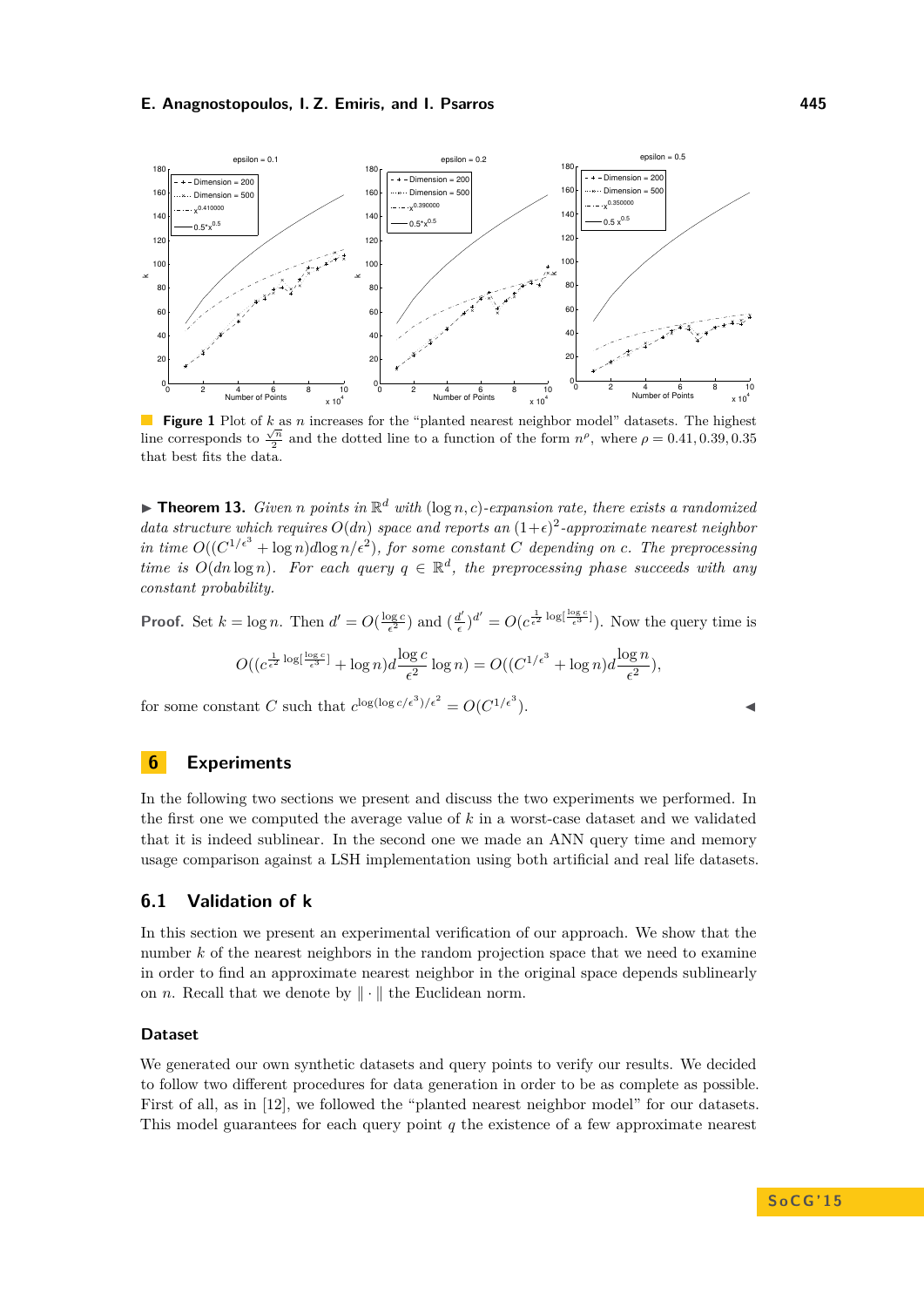<span id="page-10-0"></span>

**Figure 2** Plot of k as *n* increases for the gaussian datasets. We see how increasing the number of approximate nearest neighbors in this case decreases the value of *k*.

neighbors while keeping all others points sufficiently far from *q*. The benefit of this approach is that it represents a typical ANN search scenario, where for each point there exist only a handful approximate nearest neighbors. In contrast, in a uniformly generated dataset, all the points will tend to be equidistant to each other in high dimensions, which is quite unrealistic.

In order to generate such a dataset, first we create a set *Q* of query points chosen uniformly at random in  $\mathbb{R}^d$ . Then, for each point  $q \in Q$ , we generate a single point p at distance R from *q*, which will be its single (approximate) nearest neighbor. Then, we create more points at distance  $\geq (1 + \epsilon)R$  from q, while making sure that they shall not be closer than  $(1 + \epsilon)R$ to any other query point  $q'$ . This dataset now has the property that every query point has exactly one approximate nearest neighbor, while all other points are at distance  $\geq (1 + \epsilon)R$ .

We fix  $R = 2$ , let  $\epsilon \in \{0.1, 0.2, 0.5\}, d = \{200, 500\}$  and the total number of points  $n \in \{10^4, 2 \times 10^4, \ldots, 5 \times 10^4, 5.5 \times 10^4, 6 \times 10^4, 6.5 \times 10^4, \ldots, 10^5\}$ . For each combination of the above we created a dataset *X* from a set *Q* of 100 query points where each query coordinate was chosen uniformly at random in the range [−20*,* 20].

The second type of datasets consisted again of sets of 100 query points in  $\mathbb{R}^d$  where each coordinate was chosen uniformly at random in the range [−20*,* 20]. Each query point was paired with a random variable  $\sigma_q^2$  uniformly distributed in [15, 25] and together they specified a gaussian distribution in  $\mathbb{R}^d$  of mean value  $\mu = q$  and variance  $\sigma_q^2$  per coordinate. For each distribution we drew *n* points in the same set as was previously specified.

## **Scenario**

We performed the following experiment for the "planted nearest neighbor model". In each dataset  $X$ , we consider, for every query point  $q$ , its unique (approximate) nearest neighbor  $p \in X$ . Then we use a random mapping f from  $\mathbb{R}^d$  to a Euclidean space of lower dimension  $d' = \frac{\log n}{\log \log n}$  using a gaussian matrix *G*, where each entry  $G_{ij} \sim N(0, 1)$ . This matrix guarantees a low distortion embedding [\[15\]](#page-14-16). Then, we perform a range query centered at  $f(q)$ with radius  $|| f(q) - f(p) ||$  in  $f(X)$ : we denote by  $rank_q(p)$  the number of points found. Then, exactly  $rank_q(p)$  points are needed to be selected in the worst case as *k*-nearest neighbors of *f*(*q*) in order for the approximate nearest neighbor  $f(p)$  to be among them, so  $k = rank_q(p)$ .

For the datasets with the gaussian distributions we compute again the maximum number of points  $k$  needed to visit in the lower-dimensional space in order to find an  $\epsilon$ -approximate nearest neighbor of each query point  $q$  in the original space. In this case the experiment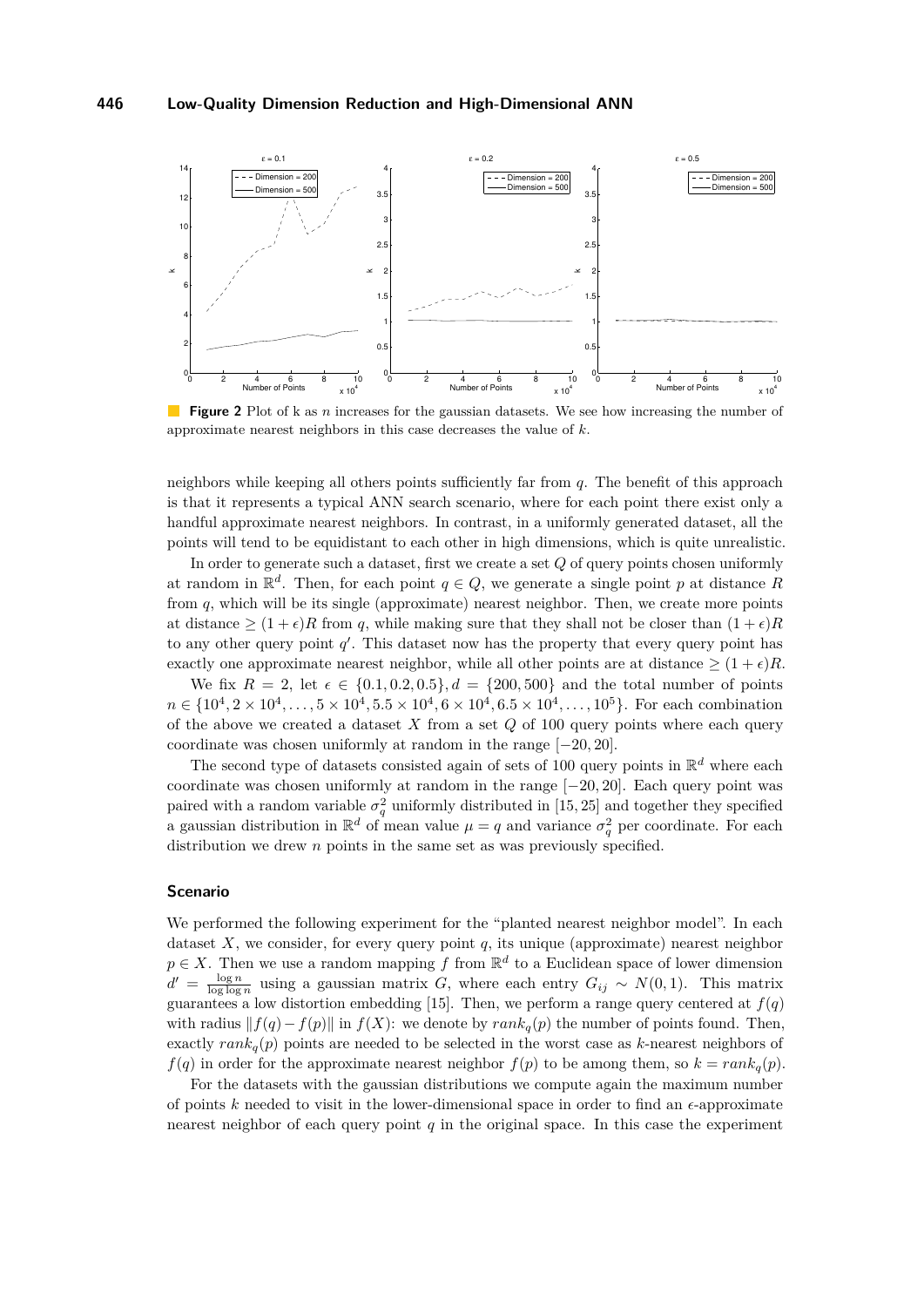works as follows: we find all the  $\epsilon$ -approximate nearest neighbors of a query point *q*. Let  $S_q$ be the set containing for each query *q* its  $\epsilon$ - $k$ ANNs. Next, let  $p_q = \arg \min_{p \in S} ||f(p) - f(q)||$ . Now as before we perform a range query centered at  $f(q)$  with radius  $|| f(q) - f(p_q) ||$ . We consider as *k* the number of points returned by this query.

## **Results**

The "planted nearest neighbor model" datasets constitute a worst-case input for our approach since every query point has only one approximate nearest neighbor and has many points lying near the boundary of  $(1 + \epsilon)$ . We expect that the number of *k* approximate nearest neighbors needed to consider in this case will be higher than in the case of the gaussian distributions, but still expect the number to be considerably sublinear.

In Figure [1](#page-9-2) we present the average value of *k* as we increase the number of points *n* for the planted nearest neighbor model. We can see that  $k$  is indeed significantly smaller than  $n$ . The line corresponding to the averages may not be smooth, which is unavoidable due to the random nature of the embedding, but it does have an intrinsic concavity, which shows that the dependency of *k* on *n* is sublinear. For comparison we also display the function  $\sqrt{n}/2$ , as well as a function of the form  $n^{\rho}$ ,  $\rho < 1$  which was computed by SAGE that best fits the data per plot. The fitting was performed on the points in the range [50000*,* 100000] as to better capture the asymptotic behaviour. In Figure [2](#page-10-0) we show again the average value of *k* as we increase the number of points *n* for the gaussian distribution datasets. As expected we see that the expected value of *k* is much smaller than *n* and also smaller than the expected value of *k* in the worst-case scenario, which is the planted nearest neighbor model.

## **6.2 ANN experiments**

In this section we present a naive comparison between our algorithm and the E2LSH [\[3\]](#page-13-5) implementation of the LSH framework for approximate nearest neighbor queries.

## **Experiment Description**

We projected all the "planted nearest neighbor" datasets, down to  $\frac{\log n}{\log \log n}$  dimensions. We remind the reader that these datasets were created to have a single approximate nearest neighbor for each query at distance *R* and all other points at distance  $>(1 + \epsilon)R$ . We then built a BBD-tree data structure on the projected space using the ANN library [\[22\]](#page-14-18) with the default settings. Next, we measured the average time needed for each query *q* to find its<br>∧∧NN ∴ ∴ ∴ ∴ ∴ ∑ DDD T  $\epsilon$ -kANNs, for  $k = \sqrt{n}$ , using the BBD-Tree data structure and then to select the first point at distance  $\leq R$  out of the *k* in the original space. We compare these times to the average times reported by E2LSH range queries for  $R = 2$ , when used from its default script for probability of success 0*.*95. The script first performs an estimation of the best parameters for the dataset and then builds its data structure using these parameters. We required from the two approaches to have accuracy *>* 0*.*90, which in our case means that in at least 90 out of the 100 queries they would manage to find the approximate nearest neighbor. We also measured the maximum resident set size of each approach which translates to the maximum portion of the main memory (RAM) occupied by a process during its lifetime. This roughly corresponds to the size of the dataset plus the size of the data structure for the E2LSH implementation and to hte size of the dataset plus the size of the embedded dataset plus the size of the data structure for our approach.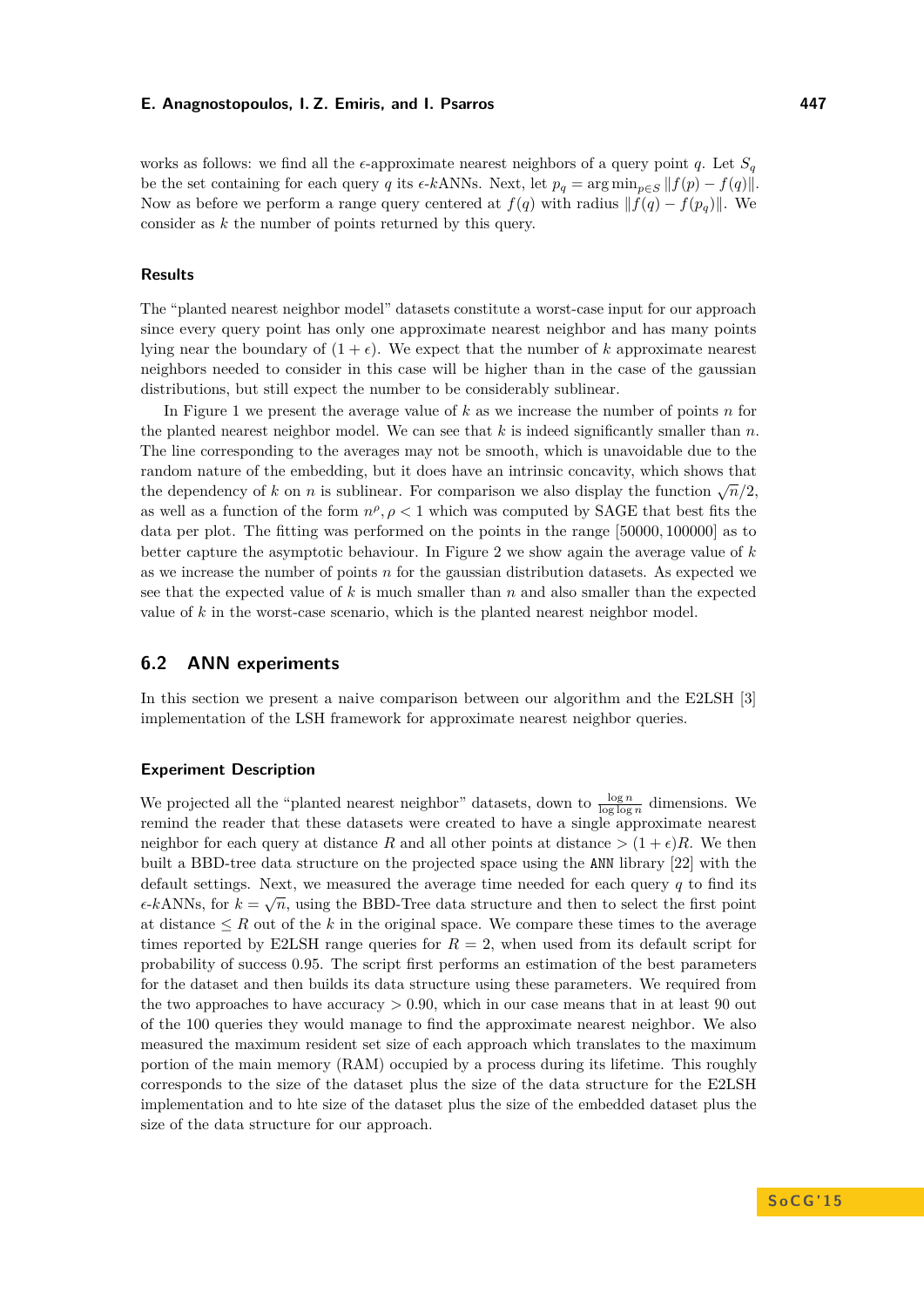<span id="page-12-0"></span>

**Figure 3** Comparison of average query time of our embedding approach against the E2LSH implementation.

<span id="page-12-1"></span>

**Figure 4** Comparison of memory usage of our embedding approach against the E2LSH implementation.

## **ANN Results**

It is clear from Figure [3](#page-12-0) that E2LSH is faster than our approach by a factor of 3. However in Figure [4,](#page-12-1) where we present the memory usage comparison between the two approaches, it is obvious that E2LSH also requires more space. Figure [4](#page-12-1) also validates the linear space dependency of our embedding method. A few points can be raised here. First of all, we supplied the appropriate range to the LSH implementation, which gave it an advantage, because typically that would have to be computed empirically. To counter that, we allowed our algorithm to stop its search in the original space when it encountered a point that was at distance  $\leq R$  from the query point. Our approach was simpler and the bottleneck was in the computation of the closest point out of the *k* returned from the BBD-Tree. We conjecture that we can choose better values for our parameters  $d'$  and  $k$ . Lastly, the theoretical guarantees for the query time of LSH are better than ours, but we did perform better in terms of space usage as expected.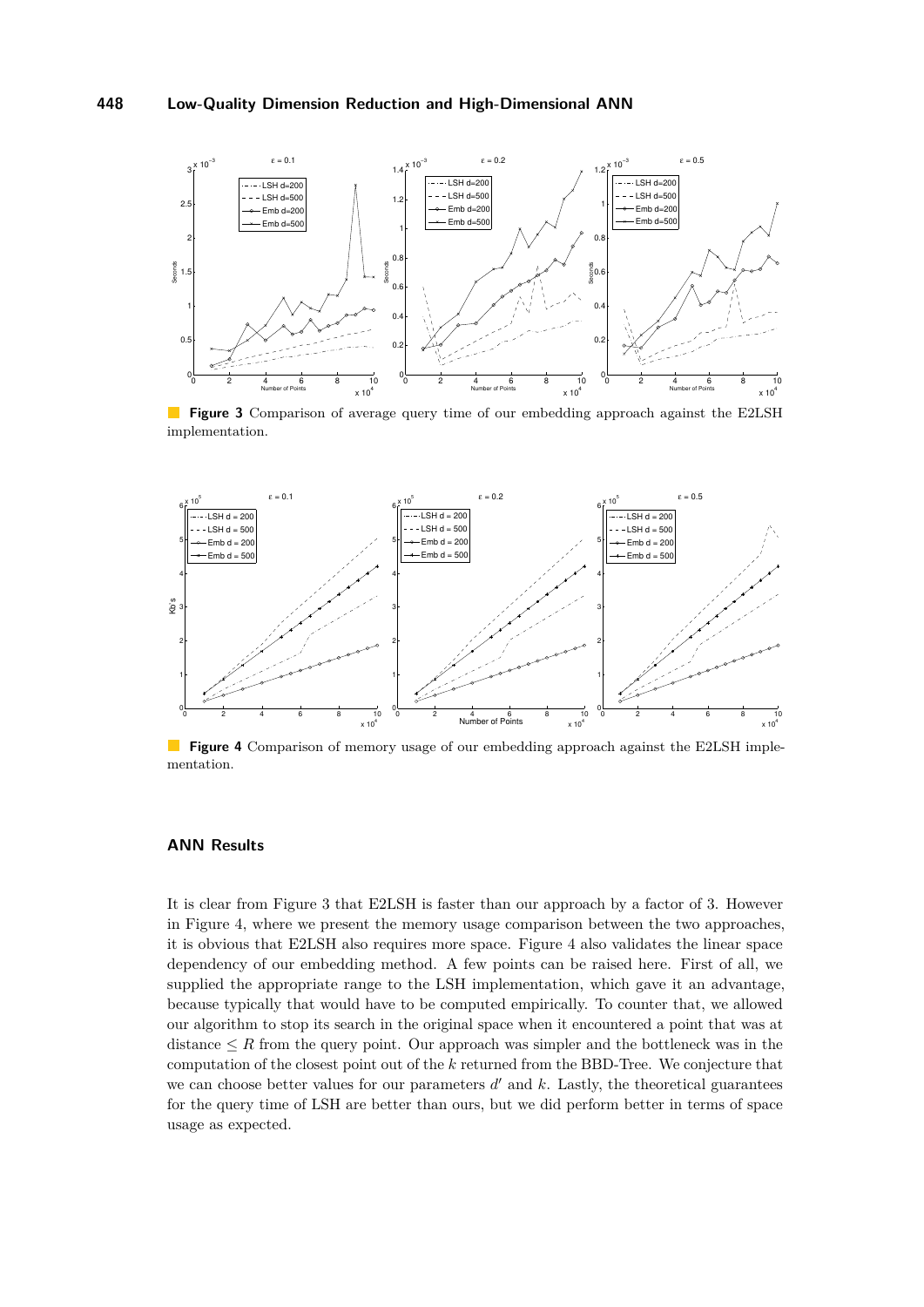## **Real life dataset**

We also compared the two approaches using the ANN\_SIFT1M [\[17\]](#page-14-19) dataset which contains a collection of 1000000 vectors in 128 dimensions. This dataset also provides a query file containing 10000 vectors and a groundtruth file, which contains for each query the IDs of its 100 nearest neighbors. These files allowed us to estimate the accuracy for each approach, as the fraction  $\frac{\text{#hits}}{10000}$  where  $\text{#hits}$  denotes, for some query, the number of times one of its 100 nearest neighbors were returned. The parameters of the two implementations were chosen empirically in order to achieve an accuracy of about 85%. For our approach we set the projection dimension  $d' = 25$  and for the BBD-trees we specified 100 points per leaf and  $\epsilon = 0.5$  for the  $\epsilon$ -*k*ANNs queries. We also used  $k = \sqrt{n}$ . For the E2LSH implementation we specified the radius  $R = 240, k = 18$  and  $L = 250$ . As before we measured the average query time and the maximum resident set size. Our approach required an average of 0*.*171588s per query, whilst E2LSH required 0*.*051957s. However our memory footprint was 1255948 kbytes and E2LSH used 4781400 kbytes.

# **7 Open questions**

In terms of practical efficiency it is obvious that checking the real distance to the neighbors while performing an  $\epsilon$ -kANNs search in the reduced space, is more efficient in practice than naively scanning the returned sequence of *k*-approximate nearest neighbors and looking for the best in the initial space. Moreover, we do not exploit the fact that BBD-trees return a sequence and not simply a set of neighbors.

Our embedding possibly has further applications. One possible application is the problem of computing the *k*-th approximate nearest neighbor. The problem may reduce to computing all neighbors between the *i*-th and the *j*-th nearest neighbors in a space of significantly smaller dimension for some appropriate  $i < k < j$ . Other possible applications include computing the approximate minimum spanning tree or the closest pair of points.

Our embedding approach could be possibly applied in other metrics or exploit other properties of the pointset. We also intend to seek connections between our work and the notion of local embeddings introduced in [\[1\]](#page-13-6).

#### **References**

- <span id="page-13-6"></span>**1** I. Abraham, Y. Bartal, and O. Neiman. Local embeddings of metric spaces. In *Proc. 39th ACM Symposium on Theory of Computing*, pages 631–640. ACM Press, 2007.
- <span id="page-13-4"></span>**2** D. Achlioptas. Database-friendly random projections: Johnson-Lindenstrauss with binary coins. *J. Comput. Syst. Sci.*, 66(4):671–687, 2003.
- <span id="page-13-5"></span>**3** A. Andoni and P. Indyk. E<sup>2</sup>LSH 0.1 User Manual, Implementation of LSH: E2LSH, [http:](http://www.mit.edu/~andoni/LSH) [//www.mit.edu/~andoni/LSH](http://www.mit.edu/~andoni/LSH), 2005.
- <span id="page-13-2"></span>**4** A. Andoni and P. Indyk. Near-optimal hashing algorithms for approximate nearest neighbor in high dimensions. *Commun. ACM*, 51(1):117–122, 2008.
- <span id="page-13-3"></span>**5** A. Andoni and I. Razenshteyn. Optimal data-dependent hashing for approximate near neighbors. In *arXiv:1501.01062, to appear in the Proc. 47th ACM Symp. Theory of Computing*, STOC'15, 2015.
- <span id="page-13-1"></span>**6** S. Arya, G. D. da Fonseca, and D. M. Mount. Approximate polytope membership queries. In *Proc. 43rd Annual ACM Symp. Theory of Computing*, STOC'11, pages 579–586, 2011.
- <span id="page-13-0"></span>**7** S. Arya, T. Malamatos, and D. M. Mount. Space-time tradeoffs for approximate nearest neighbor searching. *J. ACM*, 57(1):1:1–1:54, 2009.